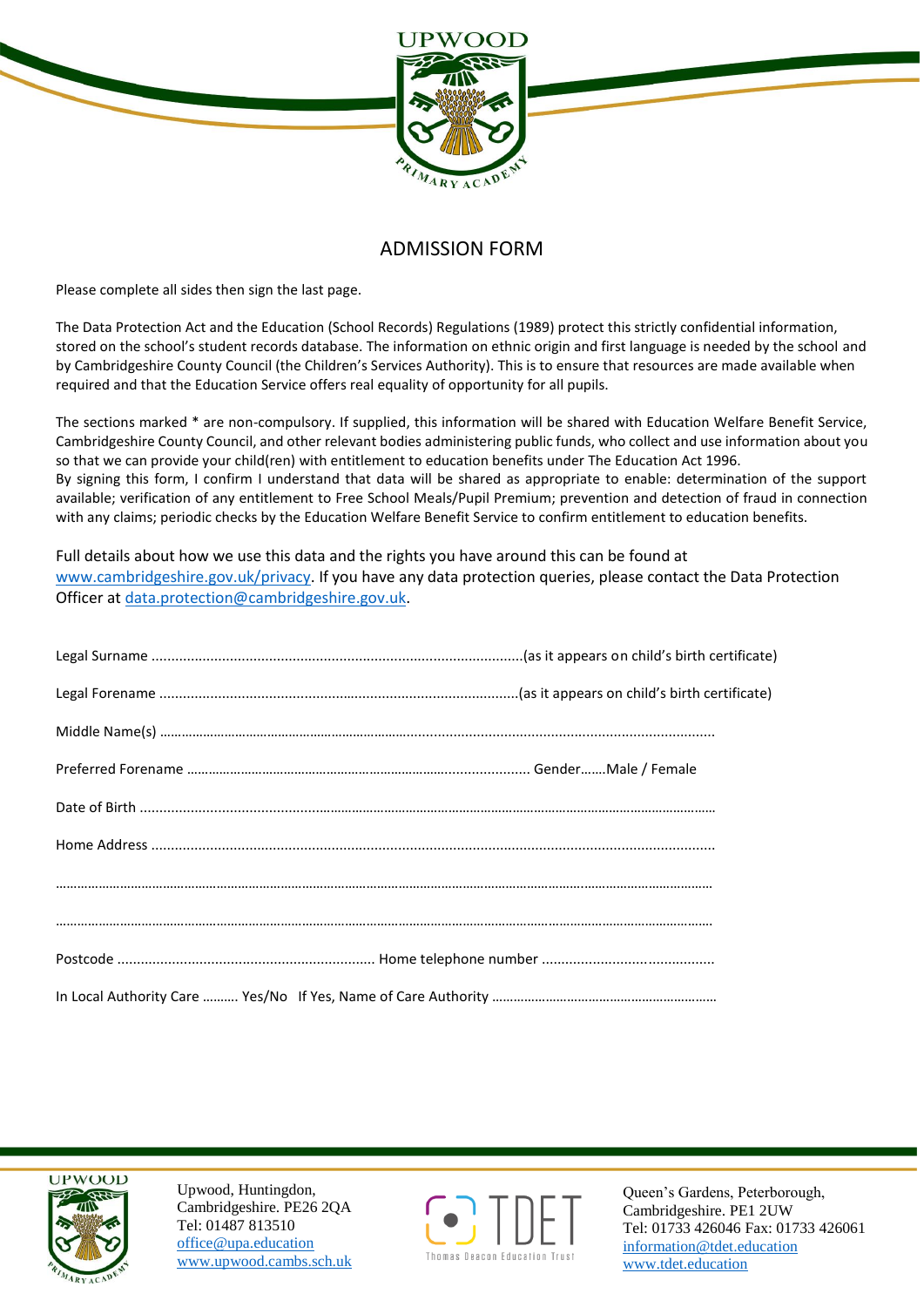

Name & address of previous school...................................………………….…………...............................................…….

……………………………………………………………………………………………………………………….………………………………………………..

If this school is overseas, please give name and address of any previous UK school attended (primary or secondary)

……………………………………………………………………………………………………………….…………………………………………………………..

...................................................................................………………………………………………………………………………………….

### **SERVICE CHILDREN IN SCHOOL**

Schools are now required to indicate whether a child has a parent(s)/guardian(s) currently serving in regular military units of any of the armed forces, and designated as Personnel Category 1 or 2. Please could you indicate if your child is a 'service child in education' by ticking one of the boxes below.

| Νo |  |  | l do not wish a service children indicator to be recorded. |  |  |
|----|--|--|------------------------------------------------------------|--|--|
|----|--|--|------------------------------------------------------------|--|--|

| <b>CONTACT INFORMATION</b>                                                                                                 |  |  |
|----------------------------------------------------------------------------------------------------------------------------|--|--|
| Please provide details of three parents/guardians/contacts below and place them in the order you wish them to be contacted |  |  |
| in an emergency.                                                                                                           |  |  |
| Please tell us if the information changes; we need to be able to contact you quickly if your child is ill.                 |  |  |

| <b>PRIORITY 1 CONTACT</b> |  |
|---------------------------|--|
|---------------------------|--|



Upwood, Huntingdon, Cambridgeshire. PE26 2QA Tel: 01487 813510 office@upa.education [www.upwood.cambs.sch.uk](http://www.upwood.cambs.sch.uk/)

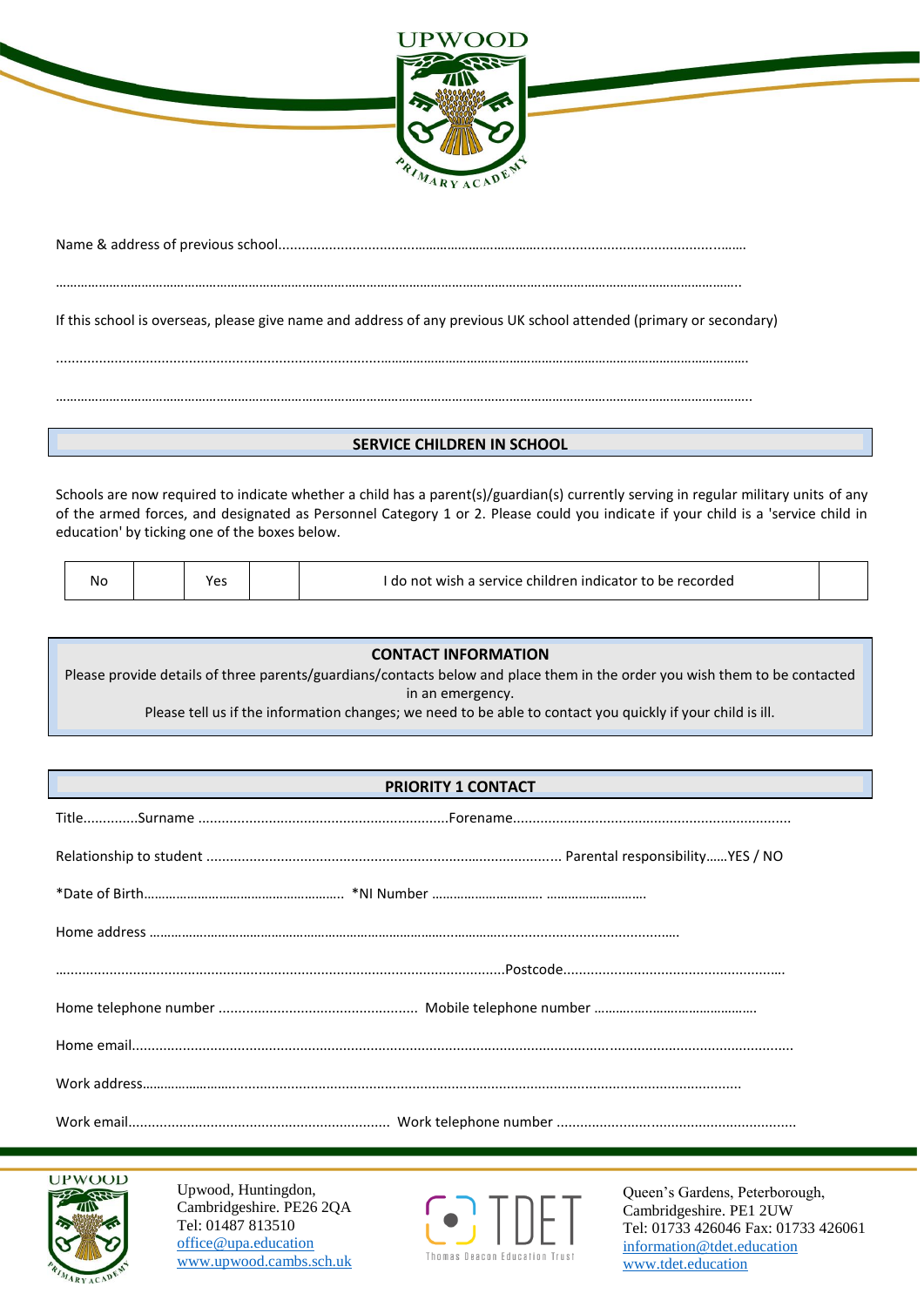

## **PRIORITY 2 CONTACT**

## **PRIORITY 3 CONTACT**



Upwood, Huntingdon, Cambridgeshire. PE26 2QA Tel: 01487 813510 office@upa.education www.upwood.cambs.sch.uk

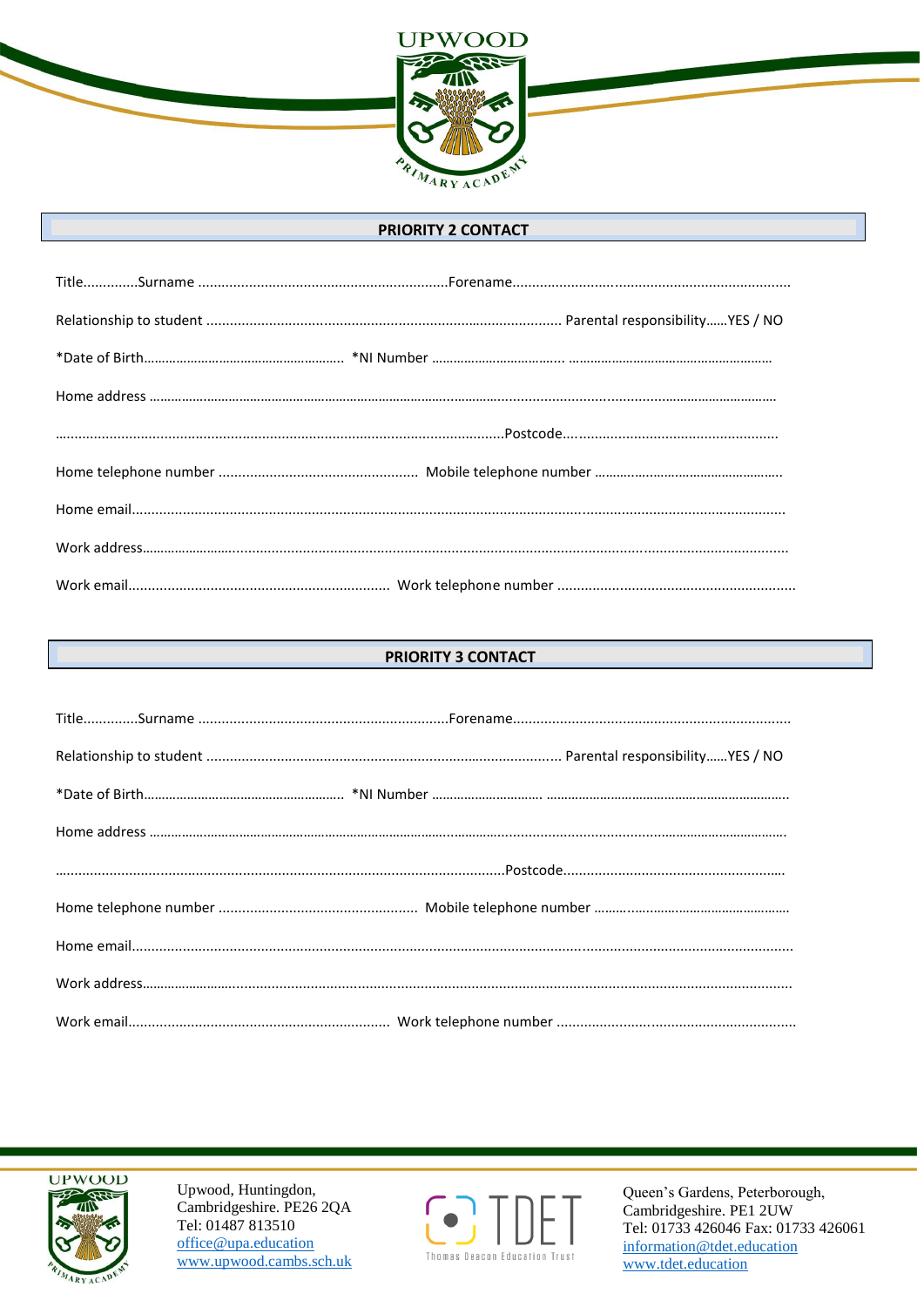

# **SEPARATED PARENT INFORMATION – For parents not living with student** PRIORITY CONTACT ........... (Please specify contact priority)

Under the 1989 Children's Act all parents have the right to receive information about their child's progress.

| <b>MEDICAL DETAILS</b> |
|------------------------|

| Please state any medical conditions of which you wish the school to be made aware, (e.g. asthma, epilepsy, allergies) |  |
|-----------------------------------------------------------------------------------------------------------------------|--|
|                                                                                                                       |  |
|                                                                                                                       |  |
|                                                                                                                       |  |



Upwood, Huntingdon, Cambridgeshire. PE26 2QA Tel: 01487 813510 office@upa.education [www.upwood.cambs.sch.uk](http://www.upwood.cambs.sch.uk/)

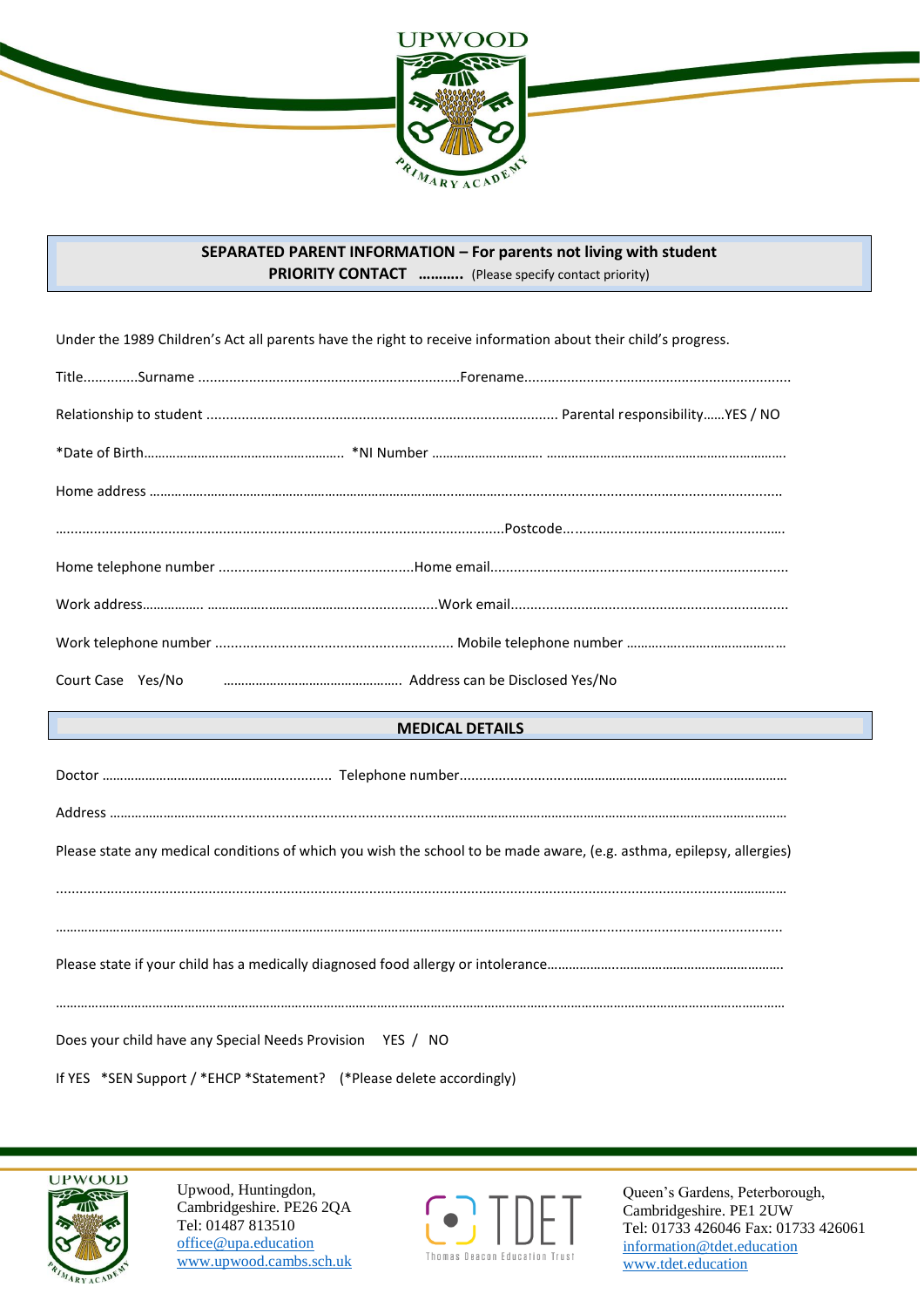

# **To help us and the local authority in monitoring equal opportunities you are asked to complete the following:**

1. Country of birth .........................………………………Nationality....................………………………………………….

2. Family's Ethnic Origin. (Our ethnic background describes how we think of ourselves. This may be based on many things, including, for example, our skin colour, culture, ancestry or family history. Ethnic background is not the same as nationality or country of birth.)

| White - British                      | Any other Asian background (This includes Africa |  |
|--------------------------------------|--------------------------------------------------|--|
| White - Irish                        | Nepali, Sinhalese, Sri Lankan Tamil)             |  |
| White - Traveller of Irish Heritage  | Black or Black British -Caribbean                |  |
| White - Gypsy/Roma                   | <b>Black or Black British -African</b>           |  |
| White - Any other White background   | Any other Black background                       |  |
| Mixed - White and Black Caribbean    | Chinese                                          |  |
| Mixed - White and Black African      | Any other ethnic group - please circle one.      |  |
| Mixed - White and Asian              | (This includes Afghan, Arab, Egyptian, Filipino, |  |
| Mixed - Any other mixed background   | Iraqi, Japanese, Korean, Kurdish, Latin Ar       |  |
| Asian or Asian British - Indian      | Lebanese, Libyan, Malay, Mauritian,<br>M         |  |
| Asian or Asian British - Pakistani   | Polynesian, Thai, Vietnamese, Yemeni)            |  |
| Asian or Asian British - Bangladeshi | do not wish an ethnic background to be recorded  |  |
|                                      |                                                  |  |

| White - British                      | Any other Asian background (This includes African Asian,  |
|--------------------------------------|-----------------------------------------------------------|
| White - Irish                        | Nepali, Sinhalese, Sri Lankan Tamil)                      |
| White - Traveller of Irish Heritage  | <b>Black or Black British -Caribbean</b>                  |
| White - Gypsy/Roma                   | <b>Black or Black British -African</b>                    |
| White - Any other White background   | Any other Black background                                |
| Mixed - White and Black Caribbean    | Chinese                                                   |
| Mixed - White and Black African      | Any other ethnic group - please circle one.               |
| Mixed - White and Asian              | (This includes Afghan, Arab, Egyptian, Filipino, Iranian, |
| Mixed - Any other mixed background   | Iraqi, Japanese, Korean, Kurdish, Latin American,         |
| Asian or Asian British - Indian      | Lebanese, Libyan, Malay, Mauritian,<br>Moroccan,          |
| Asian or Asian British - Pakistani   | Polynesian, Thai, Vietnamese, Yemeni)                     |
| Asian or Asian British - Bangladeshi | I do not wish an ethnic background to be recorded         |

3. Date of arrival in UK (if relevant)…..……………………………………..……………………………….……………...

4. First language …………………..…………………Other language(s)…….………………………………………….…

5. Religion ………………………………………………………………………………..………………………………….…..

6. If there are any religious or cultural practices of which the school should be aware, please specify.

…………………………………………………………………………………………………………………………………...

7. Please give the name, gender and date of birth of any other children in your family.



Upwood, Huntingdon, Cambridgeshire. PE26 2QA Tel: 01487 813510 office@upa.education [www.upwood.cambs.sch.uk](http://www.upwood.cambs.sch.uk/)

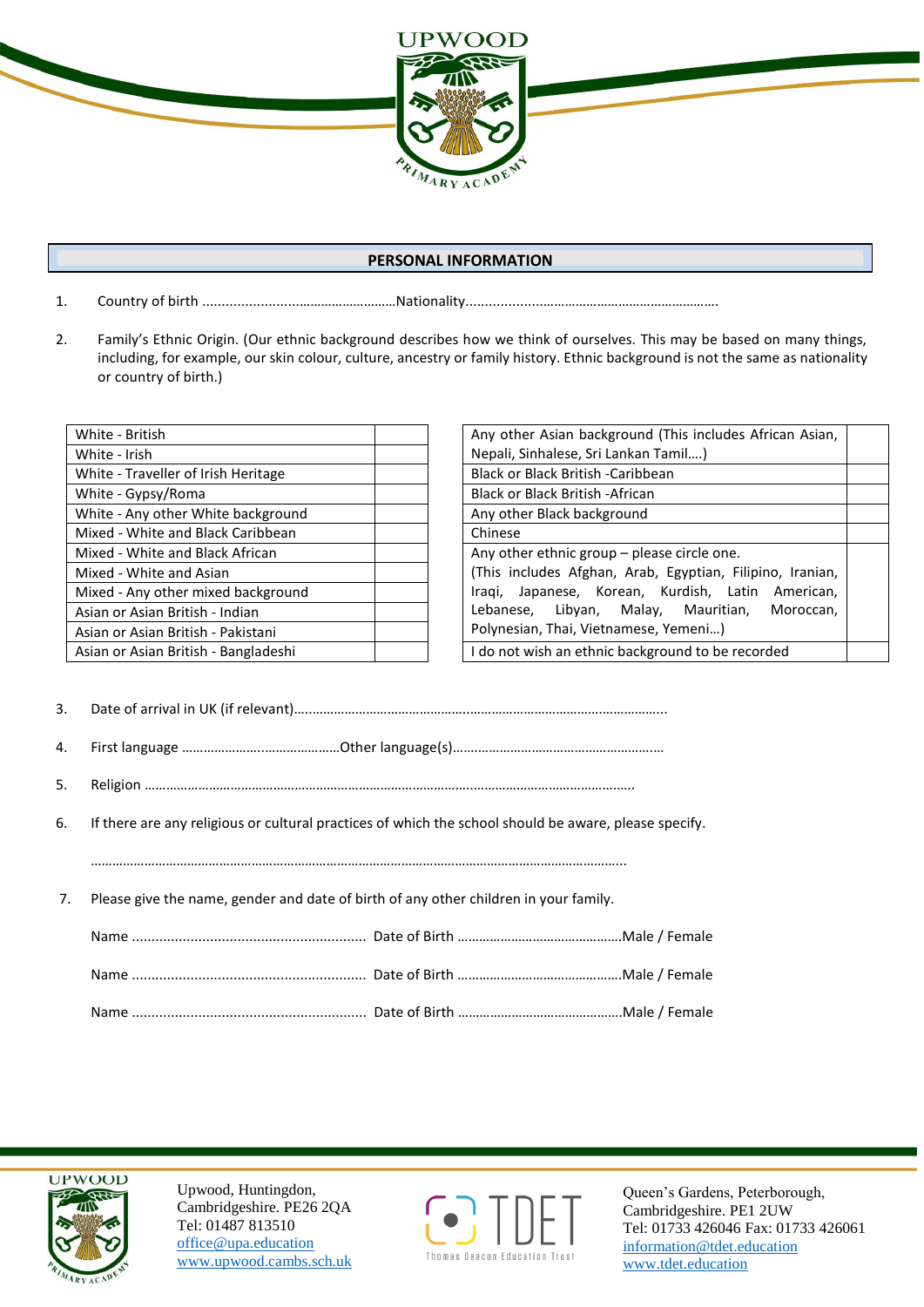

### **TRAVEL ARRANGEMENTS**

Linked to the Government's Travel to School Initiative, we are currently refining a school travel plan, which details how our students travel to and from school. We would be grateful if you could tell us what mode of transport your child normally uses. Where he/she uses more than one mode of travel for each journey to school, you should tell us the most frequently used and/or the longest element of the journey by distance.

| <b>School Bus</b> | <b>Public Transport Bus</b> | <b>Bicycle</b> | Walking |  |
|-------------------|-----------------------------|----------------|---------|--|
| Taxi              | Car/Van                     | Car Share      | Other   |  |

Any additional information……………………………………………….………………………..……………………….………………….

Who will be collecting your child at the end of afternoon school? …………………………………………………………..

### **LUNCH ARRANGEMENTS**

| <b>Type of Meal</b> | Mondav | Tuesdav | Wednesdav | Thursdav | Fridav |
|---------------------|--------|---------|-----------|----------|--------|
| School Meal         |        |         |           |          |        |
| Packed Lunch        |        |         |           |          |        |
| Home                |        |         |           |          |        |

#### **PERMISSION FOR VISITS DURING THE SCHOOL DAY**

I give my permission for my child to be taken in supervised groups to local nearby venues for educational purposes.

Signed ……………............….................................…………… Name .........................................................................

### **PHOTOGRAPHIC PERMISSION**

I give my consent for photographs and video recordings to be made of my child and used to support teaching and learning and to be used in school literature. I understand that if the image can be viewed outside the school my child will not be named. YES/ NO

I give my consent for images of my child to appear on the school website and facebook page. I understand that images will not be named. YES/NO

I give my consent for my child to be photographed by the press in connection with information about school activities. I understand that I will be asked for specific consent if the press wish to publish my child's name with the photograph. YES/ NO

Signed .................................................................................... Name ..........................................................................

I certify that, to the best of my knowledge, the information on this form is correct.

Signature:................................................................................Parent/Guardian Date ……………………………………………………



Upwood, Huntingdon, Cambridgeshire. PE26 2QA Tel: 01487 813510 office@upa.education [www.upwood.cambs.sch.uk](http://www.upwood.cambs.sch.uk/)